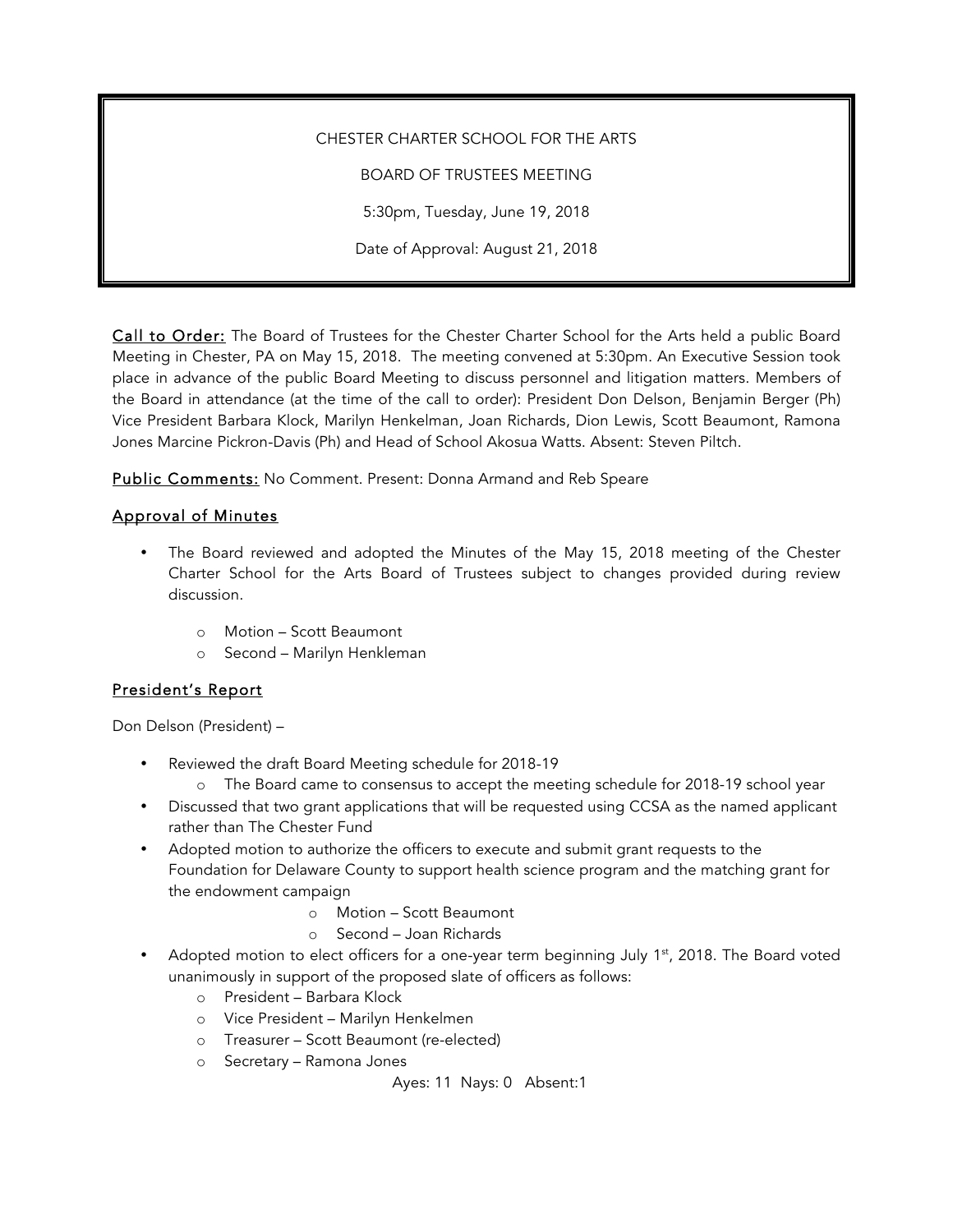- Adopted motion to consider the Appointment of Don Delson to a new 3-year term. The Board voted unanimously to approve
	- o Ayes: 11 Nays: 0 Absent: 1

## Financial Report

Scott Beaumont (Finance Committee, Chair)

- Reviewed Balance Sheet, Cash Flow Statement and Preliminary Financial Report as of May 31, 2018.
- Shared that the 2% increases from the district that were initially built into projection model of the budget have not materialized.
- Discussed and reviewed the updated 2018-2019 Annual Budget with the adjustments to include the expansion of the dance studio, sport court expansion with safety wall and stage construction.
- Adopted motion to approve 2018-2019 Annual Budget
	- o Motion Dion Lewis
	- o Second Benjamin Berger
	- o Board voted unanimously to approve
- Discussed a resolution to commit and restrict funds. The Board discussed that CCSA has received \$3.3 million from private charitable contributions.
- Adopted Motion to approve the preliminary 6/30/2018 Committed Fund Balance of \$3,100,000 and Restricted Net Position of \$2,400,000
	- o Motion Donald Delson
	- o Second Joan Richards
	- o Board voted unanimously
- Shared highlights on the revisions to the lease to reflect repairs and replacements funds.
- Adopted motion to ratify the Second Amendment to the Lease, which Don Delson signed and fully executed on June 12, 2018
	- o Motion Marilyn Henkelmen
	- o Second Ramona Jones
- Adopted motion to approve the resolution to grant the President, Vice President and/or the board of trustees, power to open and close such bank accounts and update signature authority over such accounts. (See attached resolution)
	- o Motion Barbara Klock
	- o Second Joan Richards

## o Ayes: 11 Nays: 0 Absent: 1

• Highlighted positive financial results including solid enrollment and consistent, on time payments from the Chester Upland School District

## School Report

Akosua Watts (Head of School) –

- Shared school highlights and safety concerns
- Adopted motion to ratify the separation agreement for employee that had been signed and fully executed by Don Delson on May 24, 2018
	- o Motion Dion Lewis
	- o Second Scott Beaumont
- Shared highlights on new staffing positions and staffing shifts for the 2018-2019 school year